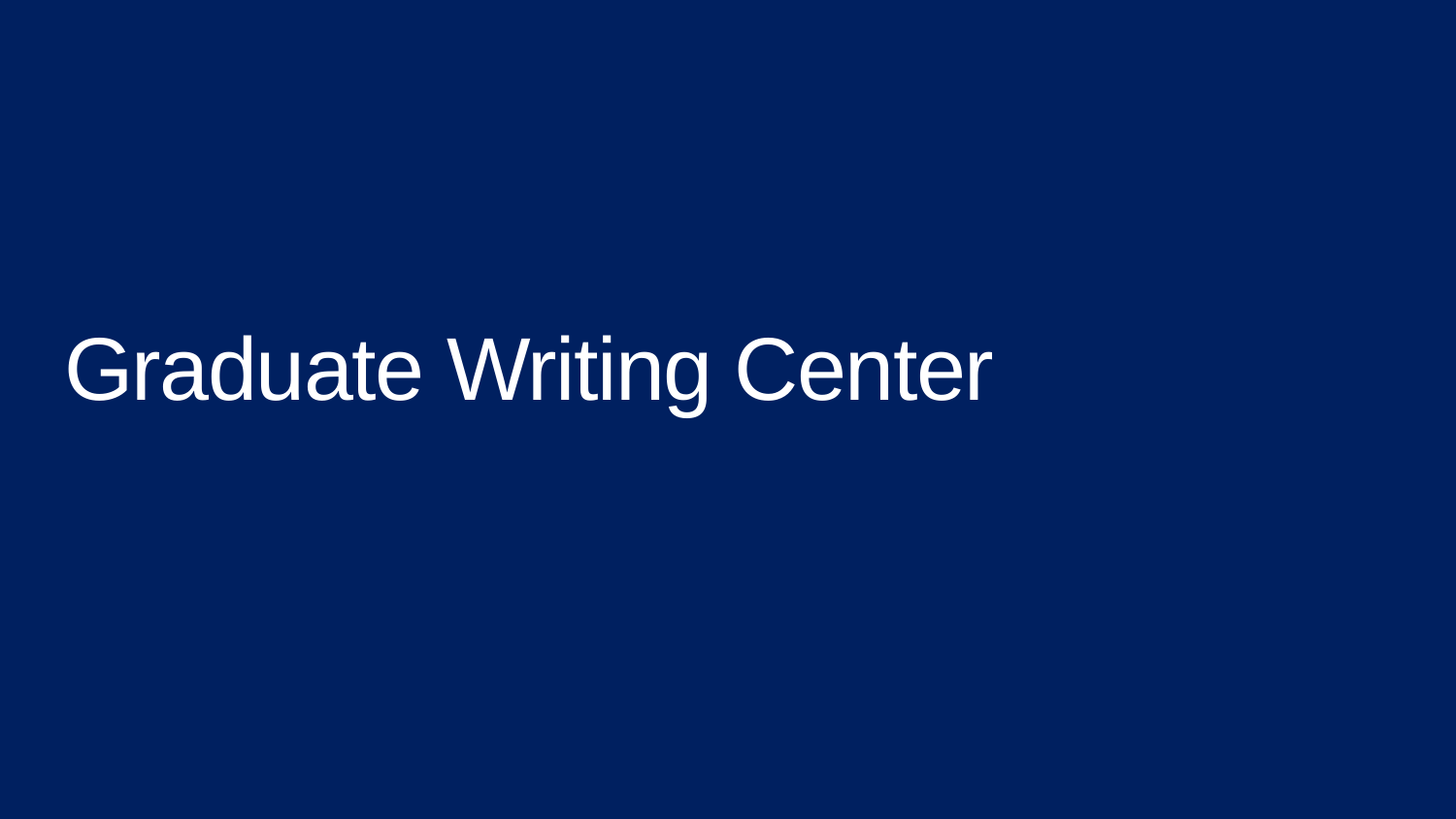#### Appointments

- Located in the GSRC (Student Activities Center B-11)
- Free (because grad students already pay a fee)
- Start times from 9am to 7pm, Monday through Friday
- Appointments last up to 50 minutes
- Sign up on Handshake
	- [\(https://gwc.gsrc.ucla.edu/Appointments\)](https://gwc.gsrc.ucla.edu/Appointments)
- In person or Skype options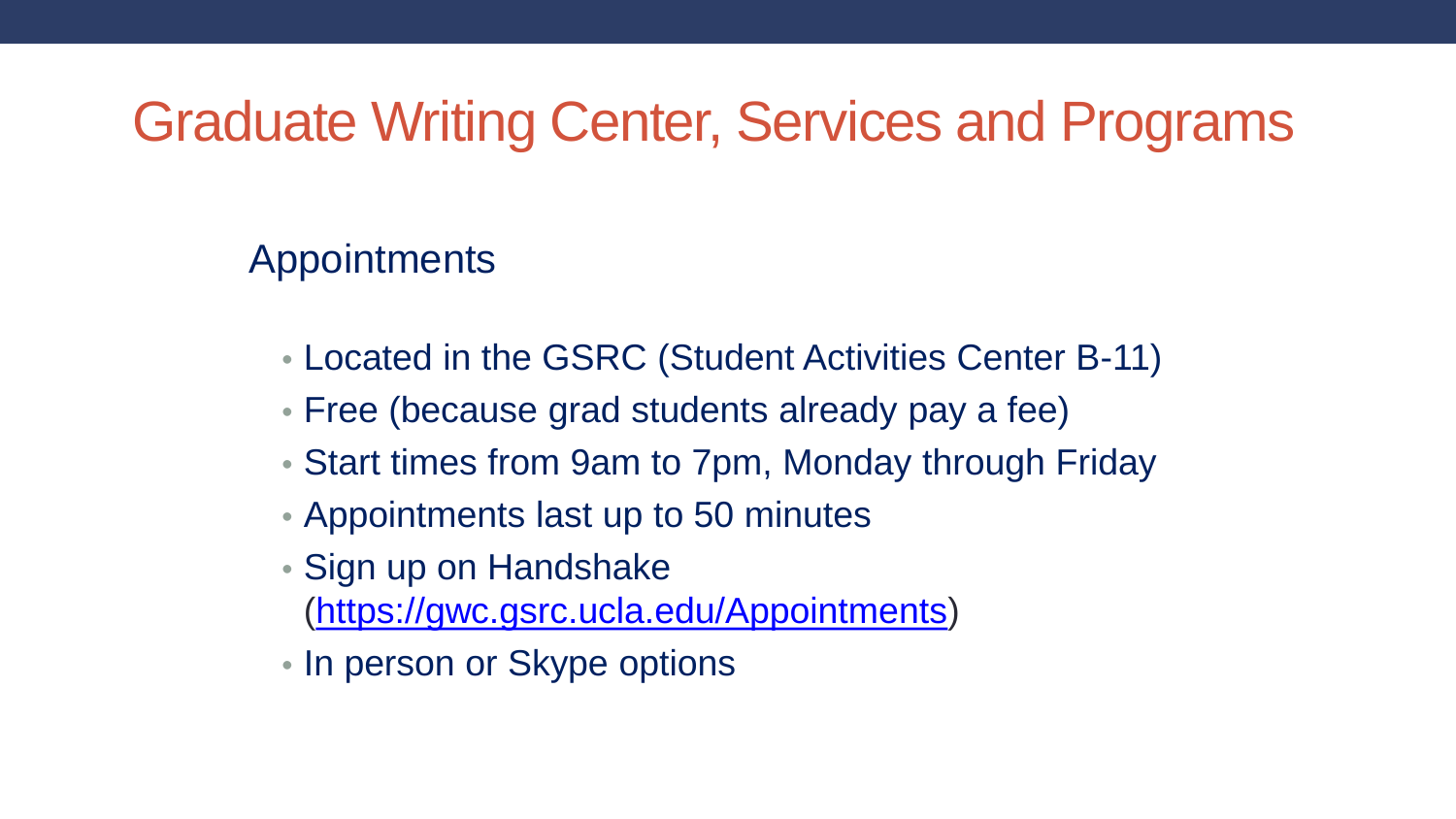Writing Consultants

- Hired from across campus
- Recipients of extramural fellowships
- Everyone is trained to work with everyone, but similarity of field or methods can help
- Review consultant bios and writing specialties <https://gwc.gsrc.ucla.edu/Consultants>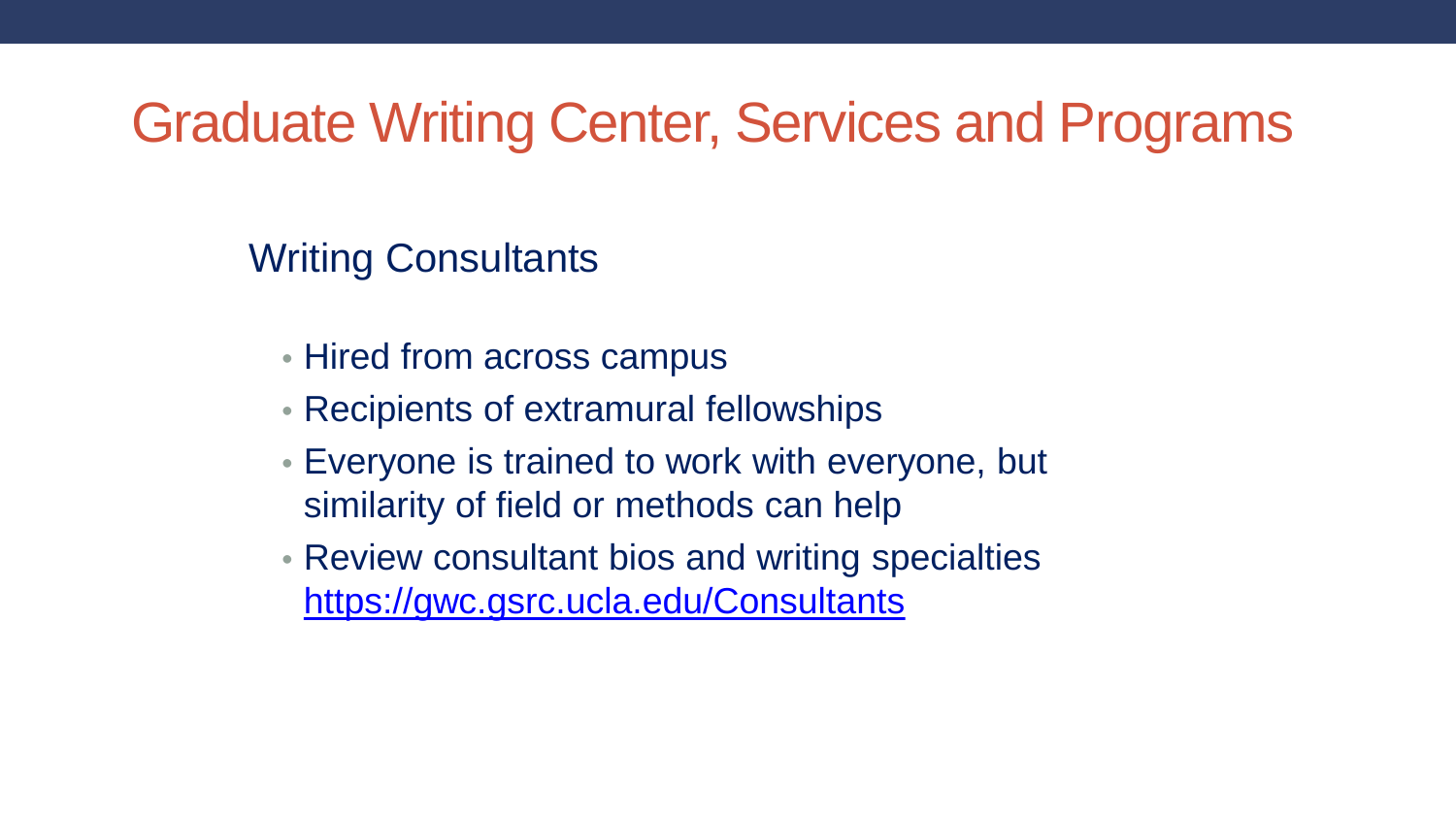Single-Session Workshops

- Current quarter schedule is online [\(http://gwc.gsrc.ucla.edu/Workshops](http://gwc.gsrc.ucla.edu/Workshops))
- Fall Quarter: Fellowships, introductory workshops
- Winter Quarter: Dissertation proposal, thesis
- Spring Quarter: Presentations, journal articles
- Summer Quarter: Fellowships, personal statements
- Online workshop videos

[\(https://gwc.gsrc.ucla.edu/workshop\\_videos\)](https://gwc.gsrc.ucla.edu/workshop_videos)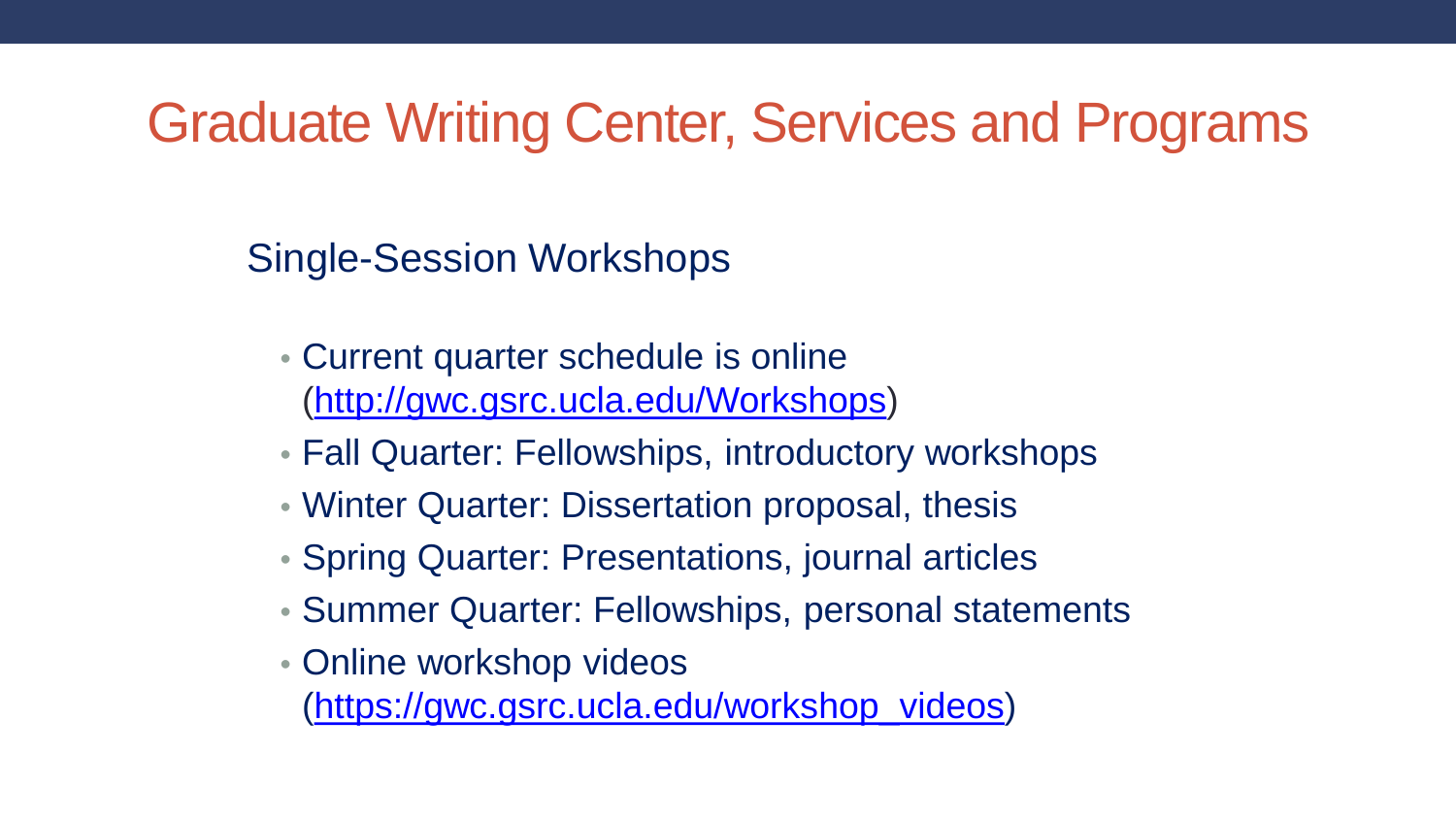Dissertation Programs

- Summer programs (6-week, one evening per week)
- Humanities prospectus, dissertation Qualitative social science dissertation Social science dissertation proposal
- STEM writing retreats (spring break, summer)
- <https://gwc.gsrc.ucla.edu/Programs>
- <https://gwc.gsrc.ucla.edu/Programs/Diss>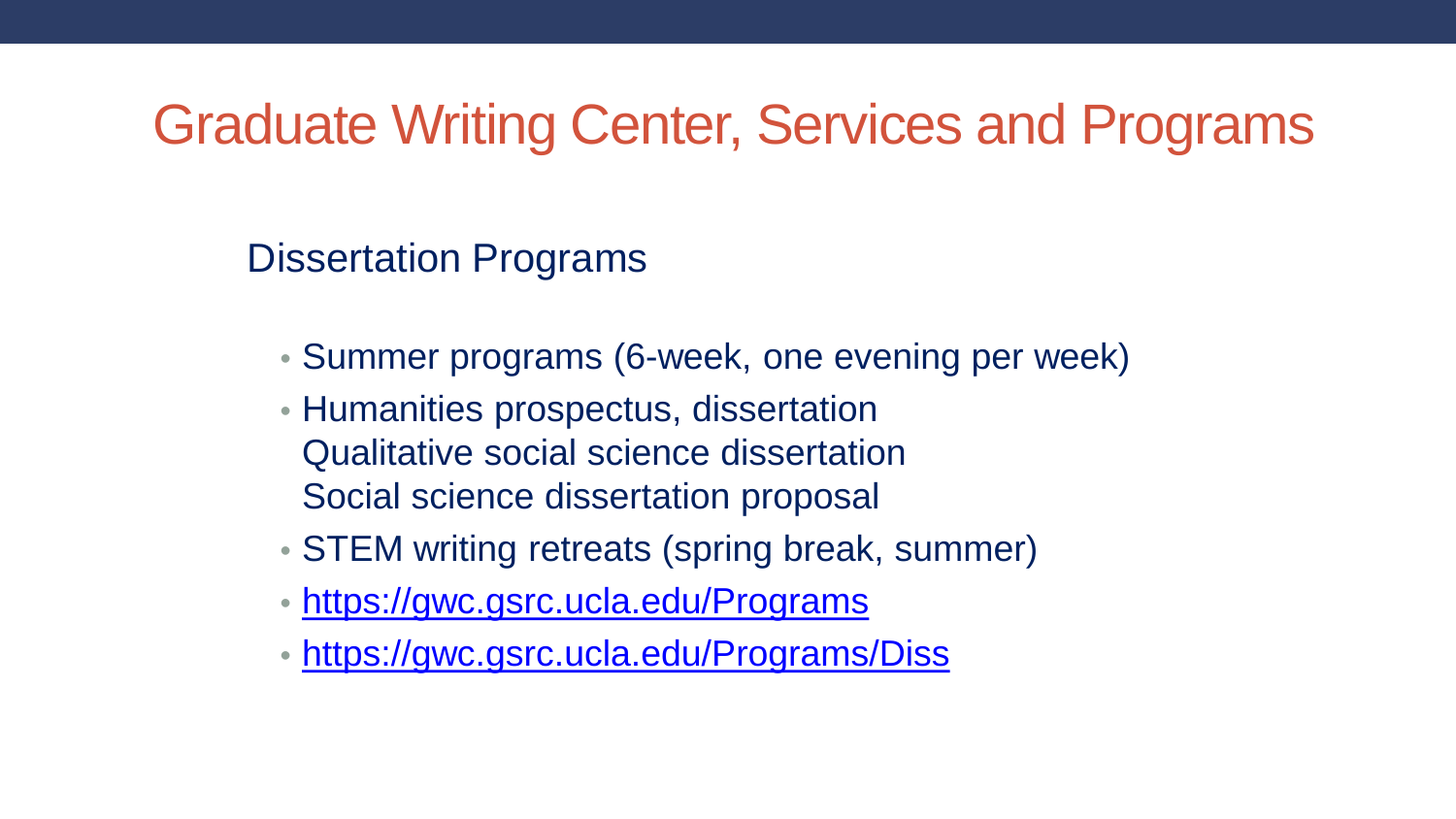Writing Groups and Other Formats

- Independent writing groups: we've organized them in the past, but we prefer to support groups who selforganize and come to us for advice
- Facilitated writing groups: groups facilitated by writing consultants, usually in connection with other programs
- The GWC is exploring more formats <https://gwc.gsrc.ucla.edu/Writing-Groups>